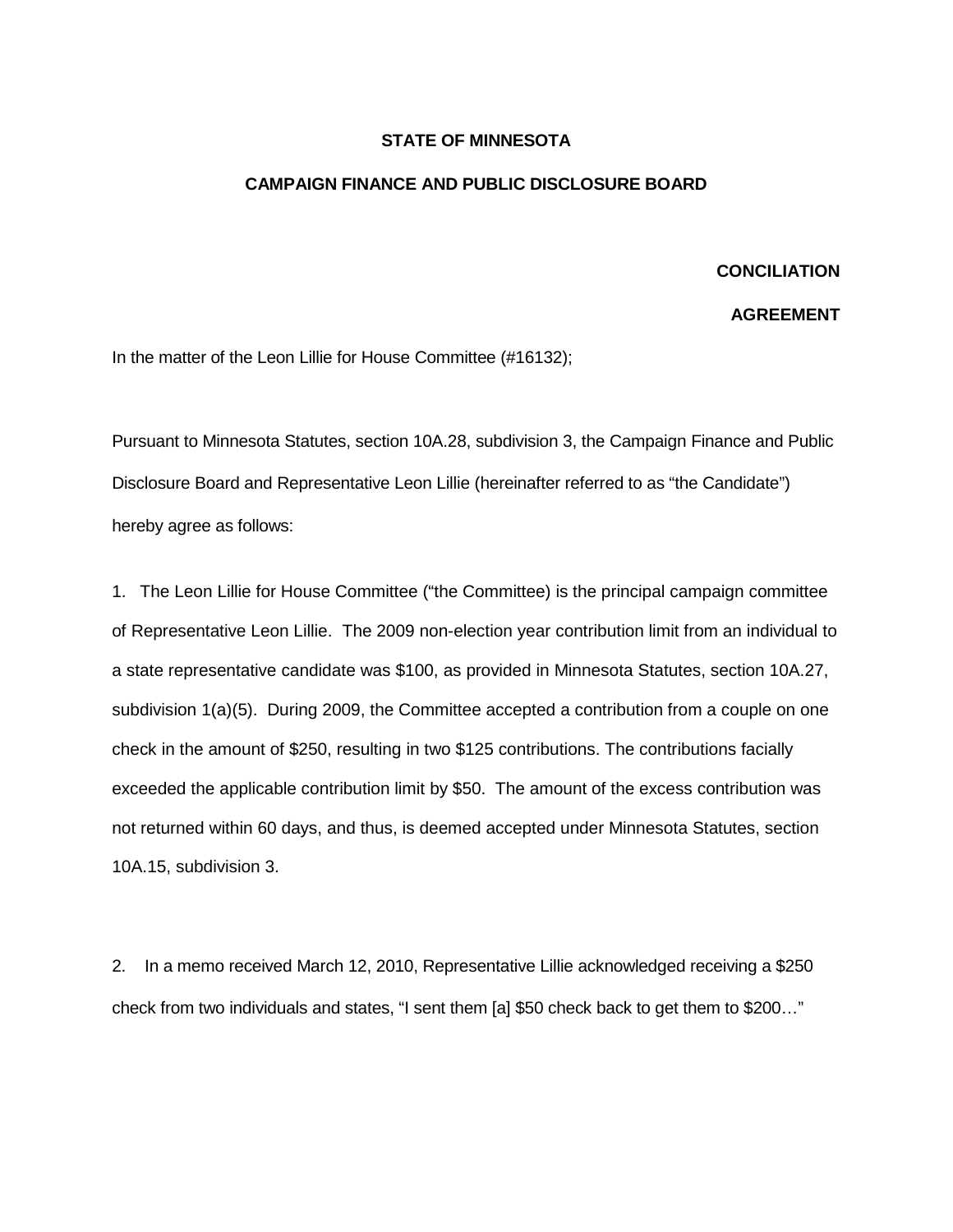3. Board records show that this is the first calendar year in which the Committee reported acceptance of a contribution that facially exceeded the applicable contribution limit. The Committee registered with the Board on June 14, 2004.

4. The parties agree that the Committee accepted and deposited excessive contributions from two individual contributors resulting in an inadvertent violation of Minnesota Statutes, section 10A.27, subdivision 1(a)(5), in calendar year 2009.

5. The Committee has returned \$25 to each contributor. A copy of the check used to return the contributions has been provided to the Board.

6. The Committee agrees to pay a civil penalty of \$100, two times the amount by which the contributions exceeded the applicable limit, to be paid to the Board for deposit in the general fund of the state. The assessment of a penalty of two times the amount of the violations recognizes that this matter involved facially excessive contributions.

7. The Committee hereby agrees to forward to the Board \$100 by check or money order payable to the STATE OF MINNESOTA within 30 days after the date this Agreement is signed by both parties. It is agreed by the parties that payment of the civil penalty of \$100 and this Conciliation Agreement will be a bar to any civil proceeding under Minnesota Statutes, section 10A.28, subdivisions 3 and 4.

8. It is further understood and agreed, however, that if the civil penalty of \$100 is not paid within the time specified in paragraph 7 above, the terms of this conciliation agreement will be violated